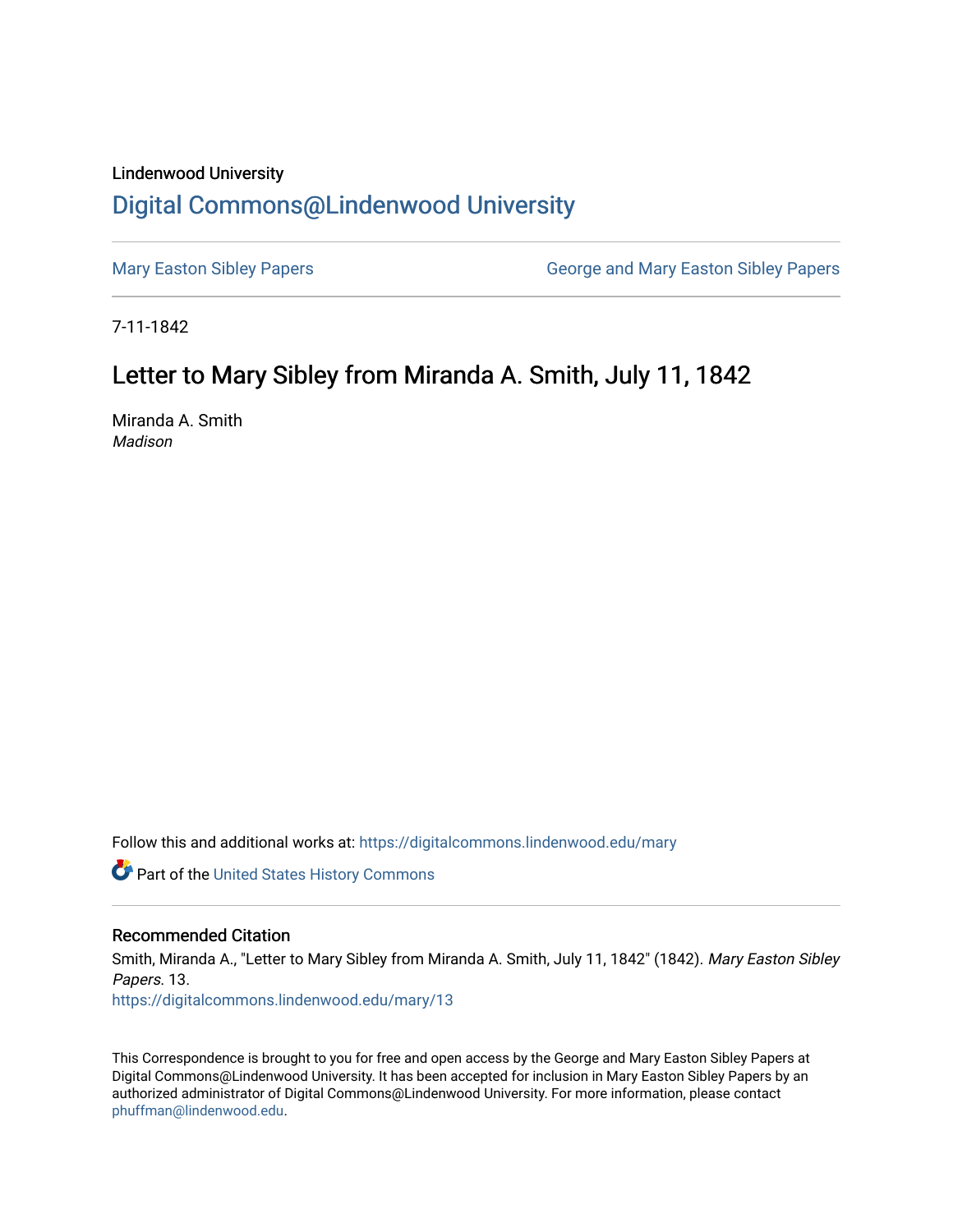My Dear Mrs. Sibley,

Once more I write a name familiar & dear. But why has it so long remained unwritten? The question I scarce know how to answer. I have not the cares & hindrances, & yet I seem to have fallen into the habits of married ladies, as respects letter writing. I am not conscious that my feelings have changed towards you, except that I believe my attachments are weakened towards all earthly objects. I have learned, (oh how bitter has been the lesson) that "to make idols is but to find them clay". I felt, (whether it were so or not,) that the removal of my dear Mary was a direct reproof to my ever idolizing affections, & I trust I have been enabled in some degree to renounce this easily. Besetting sin. I am spending a short vacation in Madison, with Mother & the babies, for brother & sister, little are of absent at the east. They attended the anniversaries of the benevolent societies at N. York & Boston, visited their friends in N. England, & are expected home in a week or two. A sister of Mr. Little's, a widow, is here, & assists Mother in the care of the children. Mother has been, & is still much occupied with the care of sister Mary's infant. Its health suffers from the warm season, cutting teeth, & want of suitable diet, but it is faithfully cared for & watched over, & we hope will be spared to us. We think she resembles her mother both in person & disposition.

I rec'd your letter, written in the winter, & was glad indeed to hear from you. I believe I have never written any thing respecting the school in which I am engaged. It is a public school, & a branch of quite a large establishment called Portsmouth Public Schools. There are four female teachers, (five including myself,) & one male teacher, who superintends the whole establishment, & as many schools as teachers. They are divided into grades according to the age & improvement. I have the care of the  $1<sup>st</sup>$ grade, female department. The first grade of the male department is taught by the superintendent. His school & mine occupy each a separate room, on the first floor of a large brick building. This building is 2  $\frac{1}{2}$  stories high, & embraces all the school. These schools are free to all the children & youth of the place within certain ages. They are patronized by all classes of the community & furnish the means of a good education to all who desire it. A situation as teacher in these schools is in some respects pleasant, in other not. There is a great want of punctuality in attendance. As a specimen, 70 named were enrolled on my list last term, while the average attendance was 37. There is also every want of character, Much strictness in discipline is necessary, & it is often the case that the parent instead of sustaining the teacher's authority takes the part of the child & array themselves in open hostility. An incident happened in my school which I should like to relate but it is too long a story to put on paper. On the other hand, the trustees are men of the right \_ & have both ability & disposition to sustain & protect teachers in the discharge of their duty.

The compensation received, in better times would be considerably small, and is too little even in these times. In my department it is \$20.00 per month, not including board. Board can be obtained at eight dollars per month. In the other departments the compensation is still less, excepting the superintendents which is greater. Payments are however punctually made, & they are made every month. Portsmouth is a pleasant, river town; containing four churches, a courthouse, bank, etc. The population is less than 5000. Old & new schoolism has not yet made a division in the church, & there is a good degree of harmony among its members.

This is the second letter I have written this forenoon, & Mother is beginning to enquire "why I keep myself up chamber so much"? when I told her I was writing letters, she enquired what I was doing